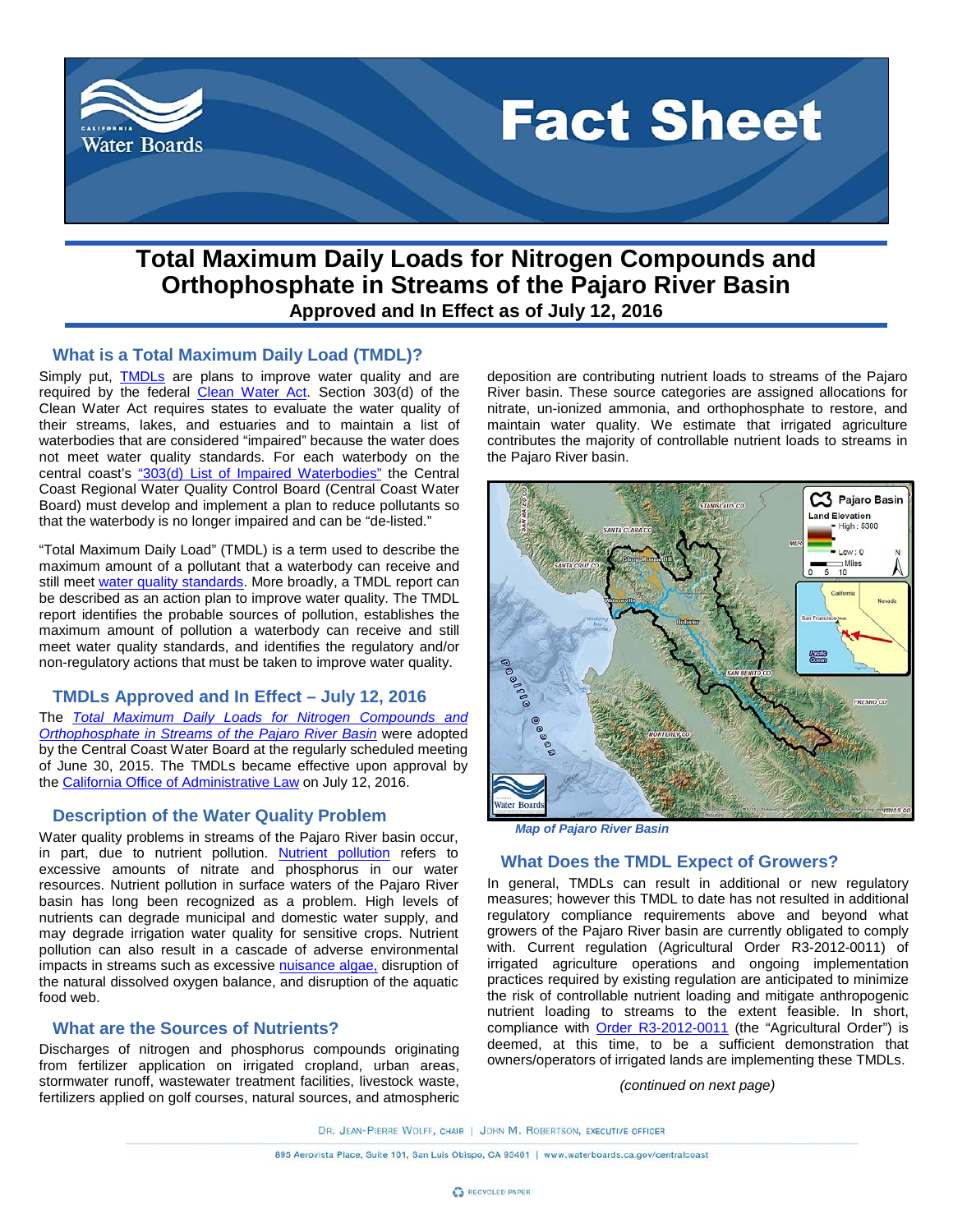Application of fertilizers or irrigation water which contains elevated levels of nutrients could potentially contribute increased levels of nutrients locally to soils, surficial sediments, and stream waters within the Pajaro River basin. The Agricultural Order requires growers to develop and implement a farm water quality management plan. Growers should update their farm water quality management plan to control or minimize nutrient discharges. It should be noted that the we recognize that there are quite a few growers who are actively improving nutrient control measures, or are investigating the use of constructed wetlands and vegetative treatment systems, and these persons should be commended for taking the initiative to help improve and protect water quality.

# **What Does the TMDL Expect of City & County MS4 Stormwater Entities?**

Nutrient discharges from **municipal separate storm sewer systems** (MS4s) are relatively minor at the scale of the Pajaro River basin, but can potentially have significant localized effects. Waste load allocations will be incorporated into National Pollutant Discharge Elimination System (NPDES) MS4 stormwater permits. Nutrient pollution discharged from MS4s will be addressed by regulating the MS4 entities under the provisions the State Water Resources Control Board General Permit for the Discharges of Storm Water from Small MS4s (General Permit).

MS4 entities that discharge to surface waterbodies that are currently not impaired by nutrients pollution are presumed to be meeting their waste load allocations at this time. However, because [anti-degradation](http://www.waterboards.ca.gov/centralcoast/water_issues/programs/tmdl/docs/pajaro/nutrients/antideg_techincal_brief_final.pdf) is an element of all water quality standards, these entities should continue to implement their stormwater programs, and comply with the General Permit or any subsequent permits with the goal of maintaining existing nutrient water quality and helping to prevent any further water quality degradation.

#### **What Does the TMDL Expect of Permitted Municipal Wastewater Dischargers?**

Based on available data, discharges of treated wastewater from municipal wastewater treatment facilities are expected to be a relatively minor source of nutrient pollution to surface waters of the Pajaro River basin. However, according to the U.S. Environmental Protection Agency and the State Water Resources Control Board, all NPDES-permitted point sources identified in a TMDL must be given a waste load allocation, even if their current nutrient load to surface waters of the river basin is zero, therefore all municipal wastewater discharges in the river basin are assigned nutrient waste load allocations.

NPDES permits are the regulatory mechanism for implementing waste load allocations. Information on waste load allocation implementation for municipal wastewater entities are provided in section 9.6 of the **TMDL Report**, and in the staff responses to public [comments.](http://www.waterboards.ca.gov/centralcoast/water_issues/programs/tmdl/docs/pajaro/nutrients/rtc_approved.pdf)

# **What Does the TMDL Expect of Owners/Managers of Livestock?**

The water quality data available to us from stream reaches that exclusively drain grazing lands, or lands where livestock and farm animals (including cattle, horses, goats, sheep, lamas, etc.) can be expected to occur, indicate the identified nutrient water quality targets, and thus load allocations, are being met in these reaches. As such, new regulatory requirements are not deemed necessary at this time.

To maintain existing [water](http://www.waterboards.ca.gov/centralcoast/water_issues/programs/tmdl/docs/pajaro/nutrients/antideg_techincal_brief_final.pdf) quality and prevent any further water [quality degradation,](http://www.waterboards.ca.gov/centralcoast/water_issues/programs/tmdl/docs/pajaro/nutrients/antideg_techincal_brief_final.pdf) owners and operators of livestock and domestic animals should continue, or begin, to self-monitor and self-assess consistent with technical guidance from rangeland water quality management plans or manure management strategies.

#### **What Does the TMDL Expect of Industrial and Construction Stormwater Permitted Entities?**

Based on available evidence and information, NPDES stormwaterpermitted [industrial facilities](http://www.waterboards.ca.gov/centralcoast/water_issues/programs/stormwater/industrial.shtml) and [construction sites](http://www.waterboards.ca.gov/centralcoast/water_issues/programs/stormwater/construction_new.shtml) in the Pajaro River basin would not be expected to be a significant risk or cause of the observed nutrient water quality impairments, and these types of facilities are generally expected to be currently meeting proposed waste load allocations. Therefore, at this time, additional regulatory measures for this source category are not warranted.

To maintain existing [water](http://www.waterboards.ca.gov/centralcoast/water_issues/programs/tmdl/docs/pajaro/nutrients/antideg_techincal_brief_final.pdf) quality and prevent any further water [quality degradation,](http://www.waterboards.ca.gov/centralcoast/water_issues/programs/tmdl/docs/pajaro/nutrients/antideg_techincal_brief_final.pdf) these permitted industrial facilities and construction operators shall continue to implement and comply with the requirements of the statewide Industrial General Permit or the Construction General Permit, or any subsequent NPDES permits.

## **What Does the TMDL Expect of Owners/Operators of Golf Courses?**

Use of fertilizer on golf courses could conceivably be a source of nutrients to surface waters in any given watershed. Available data from golf course creeks in the Pajaro River basin, as well as information on regional and national golf course water quality data suggest that golf courses would be expected to meet proposed load allocations which are protective of designated beneficial uses in streams of the Pajaro river basin. Thus formal regulatory actions or regulatory oversight of golf courses to implement these TMDLs is unwarranted at this time.

Because [anti-degradation](http://www.waterboards.ca.gov/centralcoast/water_issues/programs/tmdl/docs/pajaro/nutrients/antideg_techincal_brief_final.pdf) is an element of all water quality standards, owners and operators of public and private golf courses should continue to implement turf management practices which help to protect and maintain existing water quality and to prevent any further surface water quality degradation.

#### **Financial & Technical Assistance**

An approved TMDL can expand opportunities for available grant funding to implementing parties, such as growers, to improve nonpoint source pollution control. State and federal water quality grants programs are often directed to watersheds that have approved TMDLs.

Central Coast Water Board grant staff is available to answer questions about the grant application and approval process. Please contact Katie McNeill, Central Coast Water Board environmental scientist at (805) 549-3336, or [Katie.McNeill@waterboards.ca.gov](mailto:Katie.McNeill@waterboards.ca.gov) with grant related questions.

Resource professionals at local Resource Conservation Districts or at the local U.S. Department of Agriculture Natural Resources Conservation Service center are also available to partner with growers and other implementing parties in providing technical assistance or with obtaining grant funding.

*(continued on next page)*

DR. JEAN-PIERRE WOLFF, CHAIR | JOHN M. ROBERTSON, EXECUTIVE OFFICER